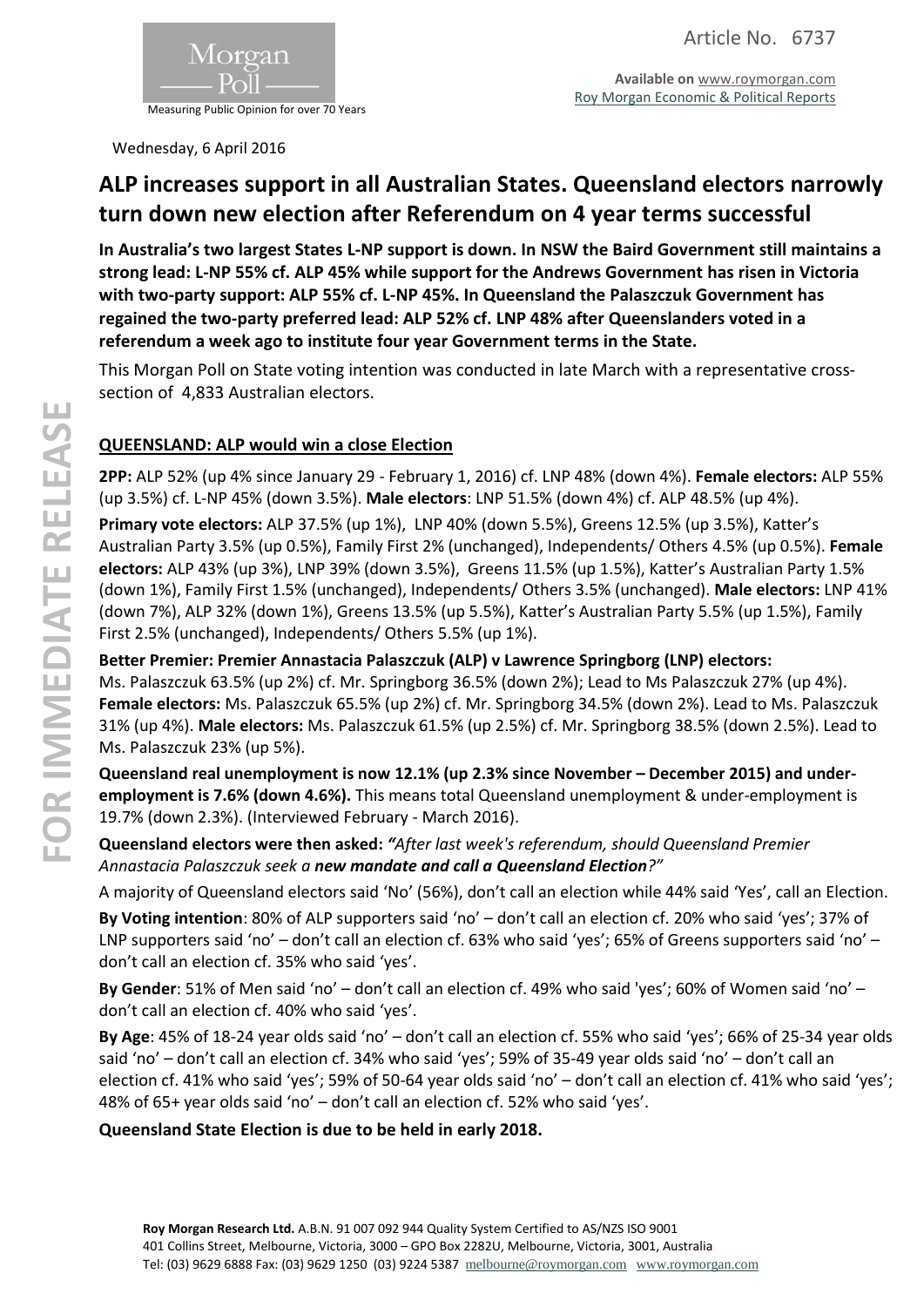### **NEW SOUTH WALES: L-NP would win an Election easily**

**2PP:** L-NP 55% (down 4.5% since January 29 - February 1, 2016) cf. ALP 45% (up 4.5%).

**Primary vote:** L-NP 46% (down 6%), ALP 27% (up 2.5%), Greens 15.5% (up 1%), Christian Democrats 3% (up 0.5%) and Independents/ Others 8.5% (up 2%).

**Better Premier: Premier Mike Baird (Liberal) v Luke Foley (ALP):** Mr. Baird 64.5% (down 7.5%) cf. Mr. Foley 35.5% (up 7.5%); Lead to Mr. Baird 29% (down 15%).

**New South Wales real unemployment is now 10.2% (up 1% since November - December 2015) and under-employment is 7.9% (down 1.9%).** This means total New South Wales unemployment & underemployment is 18.1% (down 0.9%). (Interviewed February – March 2016).

**New South Wales State Election is due to be held in March 2019.**

# **VICTORIA: ALP would win an Election comfortably**

**2PP:** ALP 55% (up 1.5% since January 29 - February 1, 2016) cf. L-NP 45% (down 1.5%).

**Primary vote:** ALP 40.5% (up 1.5%), L-NP 39% (down 2%), Greens 12% (down 1%), Family First 2% (up 0.5%), Country Alliance 0.5% (unchanged) and Independents/ Others 6% (up 1%).

**Better Premier: Premier Daniel Andrews (ALP) v Matthew Guy (Liberal):**

Mr. Andrews 63% (up 0.5%) cf. Mr. Guy 37% (down 0.5%); Lead to Mr. Andrews 26% (up 1%).

**Victorian real unemployment is now 11.5% (up 1.6% since November - December 2015) and underemployment is 7.4% (down 4.3%).** This means total Victorian unemployment & under-employment is 18.9% (down 2.7%). (Interviewed February – March 2016).

**Victorian State Election is due to be held in November 2018.**

# **WESTERN AUSTRALIA: ALP would win an Election**

**2PP:** ALP 52% (up 6.5% since January 29 - February 1, 2016) cf. L-NP 48% (down 6.5%).

**Primary vote:** ALP 37% (up 5%), Liberal 33.5% (down 6%), WA Nationals 8% (up 0.5%), Greens 14.5% (up 3%), Family First 1% (unchanged), Christians 1.5% (down 1%), and Independents/ Others 4.5% (down 1.5%).

**Better Premier: Premier Colin Barnett (Liberal) v Mark McGowan (ALP):** Mr. McGowan 62.5% (up 6%) cf. Mr. Barnett 37.5% (down 6%); Lead to Mr McGowan 25% (up 12%).

**Western Australian real unemployment is now 8.5% (up 1.8% since October – December 2015) and underemployment is 10.1% (up 0.7%).** This means total Western Australian unemployment & under-employment is 18.6% (up 2.5%). (Interviewed January – March 2016).

**Western Australian State Election is due to be held in March 2017.**

# **SOUTH AUSTRALIA: Election would be too close to call**

**2PP:** L-NP 50% (down 3% since January 29 - February 1, 2016) cf. ALP 50% (up 3%).

**Primary vote:** L-NP 30% (down 5.5%), ALP 27% (unchanged), Xenophon 24% (up 3.5%), Greens 10.5% (up 1%), Family First 4.5% (down 1%), and Independents/ Others 4% (up 2%).

**Better Premier: Premier Jay Weatherill (ALP) v Steven Marshall (Liberal):**

Mr. Weatherill 52.5% (down 1%) cf. Mr. Marshall 47.5% (up 1%); Lead to Mr Weatherill 5% (down 2%).

**South Australian real unemployment is now 9.7% (down 1.8% since October – December 2015) and under-employment is 10.6% (up 3.3%).** This means total South Australian unemployment & underemployment is 20.3% (up 1.5%). (Interviewed January – March 2016).

**South Australian State Election is due to be held in March 2018.**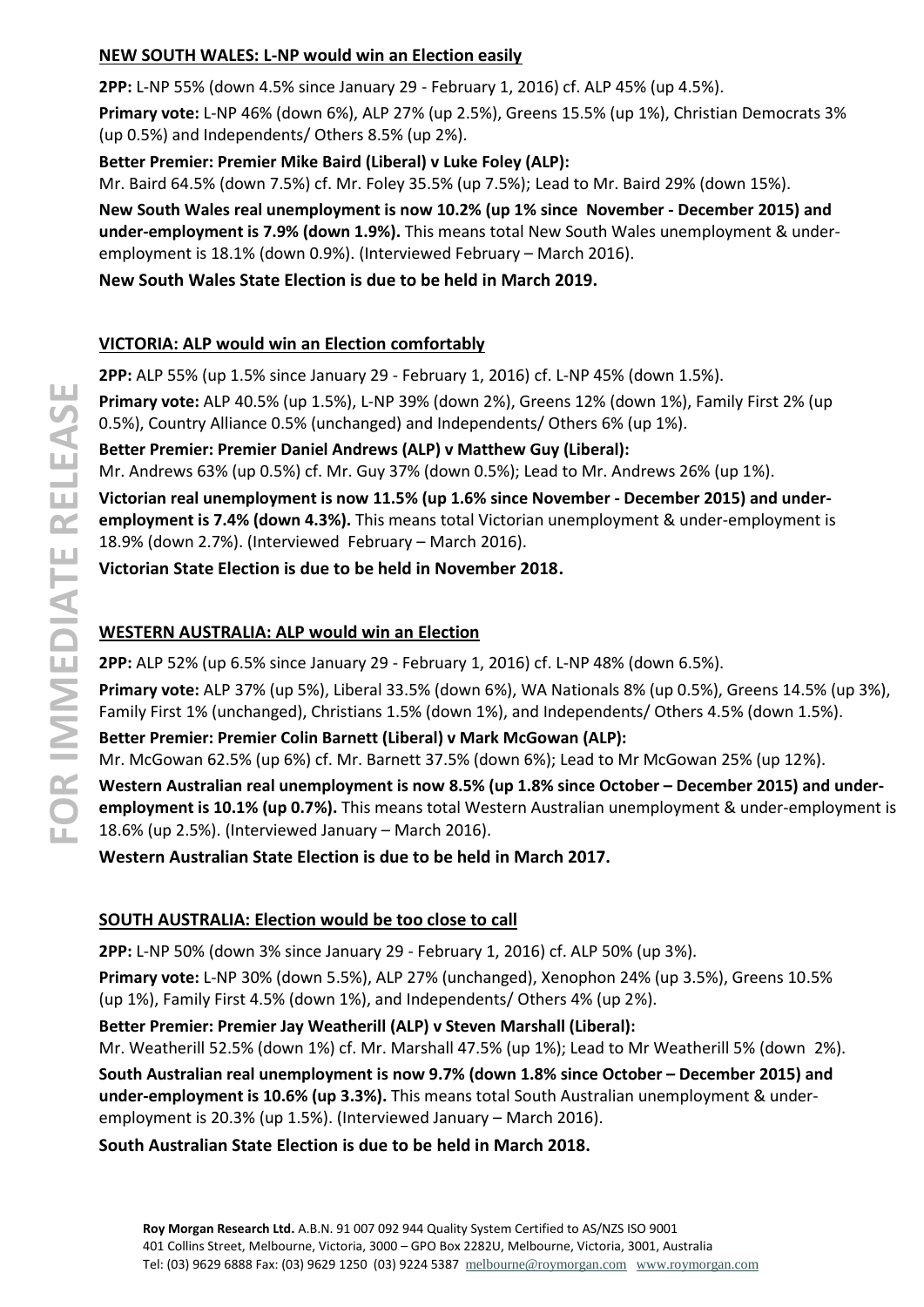#### **TASMANIA: ALP would win Election**

**2PP:** ALP 53% (up 2.5% since January 29 - February 1, 2016) cf. Liberals 47% (down 2.5%). Estimate: 2PP vote is not applicable to the Tasmanian lower house which uses the Hare-Clark proportional voting system.

**Primary vote:** Liberals 40% (down 3%), ALP 33% (up 2.5%), Greens 21.5% (unchanged) and Independents/ Others 5.5% (up 0.5%).

#### **Better Premier: Premier Will Hodgman (Liberal) v Bryan Green (ALP):**

Mr. Hodgman 57.5% (down 5.5%); Mr. Green 42.5% (up 5.5%); Lead to Mr Hodgman 15% (down 11%).

**Tasmanian real unemployment is now 10% (down 2.9% since October – December 2015) and underemployment is 12.2% (down 0.7%).** This means total Tasmanian unemployment & under-employment is 22.2% (down 3.6%). (Interviewed January – March 2016).

**Tasmanian State Election is due to be held before December 31, 2018.**

#### **Gary Morgan, Executive Chairman, Roy Morgan Research, says:**

*"This week's special SMS State Morgan Poll conducted Australia-wide in late March shows the ALP gaining in all six Australian States on a two-party preferred basis at the expense of the L-NP. In Queensland, ALP Premier Annastacia Palaszczuk successfully carried a referendum last week instituting four year Government terms in the State with 52.8% of Queenslanders voting in favour compared to 47.2% that voted against fixed four year terms.*

*"This successful reform has provided a boost to the Palaszczuk Government, now ahead of the LNP Opposition: ALP 52% (up 4% since early February) cf. LNP 48% (down 4%) on a two-party preferred basis. Palaszczuk has also increased her standing as Queensland's 'Better Premier' with Palaszczuk 63.5% (up 2%) clearly preferred to Opposition Leader Lawrence Springborg 36.5% (down 2%).*

*"When asked whether following the referendum Palaszczuk should call a new Queensland Election a majority 56% of Queensland electors said 'No' compared to 44% that said 'Yes'. This split was evident along party lines. A clear majority of ALP supporters (80%) said 'No' while in contrast a clear majority of LNP supporters (63%) said 'Yes'. Only the youngest and oldest Queenslanders wants a new election: 55% of 18-24yr olds and 52% of those aged 65+ said 'Yes' to a new election.*

*"In Australia's two biggest States the ALP has improved it's standing, although in both States the respective Government still hold clear leads. In New South Wales the L-NP 55% (down 4.5%) leads the ALP 45% (up 4.5%) on a two-party referred basis and despite a large drop in personal support Premier Mike Baird remains Australia's most popular Premier (just) with Baird 64.5% (down 7.5%) cf. Opposition Leader Luke Foley 35.5% (up 7.5%) as 'Better Premier'.*

*"While in Victoria the ALP 55% (up 1.5%) clearly leads the L-NP 45% (down 1.5%) on a two-party preferred basis and Daniel Andrews 63% (up 0.5%) is clearly preferred to Opposition Leader Matthew Guy 37% (down 0.5%) as 'Better Premier'.*

*"In Western Australia the leadership tension surrounding Opposition Leader Mark McGowan and former ALP Federal Government Minister Stephen Smith appears to have done McGowarn no harm, and rather affirmed his leadership position. The ALP 52% (up 6.5%) is now ahead of the L-NP Government 48% (down 6.5%) on a two-party preferred basis and McGowan 62.5% (up 6%) has extended his lead as 'Better Premier' over Premier Colin Barnett 37.5% (down 6%).*

*"In South Australia the political landscape has been significantly altered by the emergence of the Nick Xenophon Team (NXT), now grabbing a substantial share of the vote. On a primary vote basis the L-NP 30% (down 5.5%), leads the ALP 27% (unchanged) while NXT 24% (up 3.5%) is clearly in a strong position to decide the next Government. The two-party preferred voting intention in South Australia is deadlocked with the L-NP 50% (down 3%) cf. ALP 50% (up 3%). There is also little to separate Premier Jay Weatherill 52.5% (down 1%) cf. Opposition Leader Steven Marshall 47.5% (up 1%) as 'Better Premier'. In Tasmania the ALP Opposition 53% (up 2.5%) has increased its lead over the Liberal Government 47% (down 2.5%) although Liberal Premier Will Hodgman 57.5% (down 5.5%) still leads Opposition Leader Bryan Green 42.5% (up 5.5%) as 'Better Premier'."*